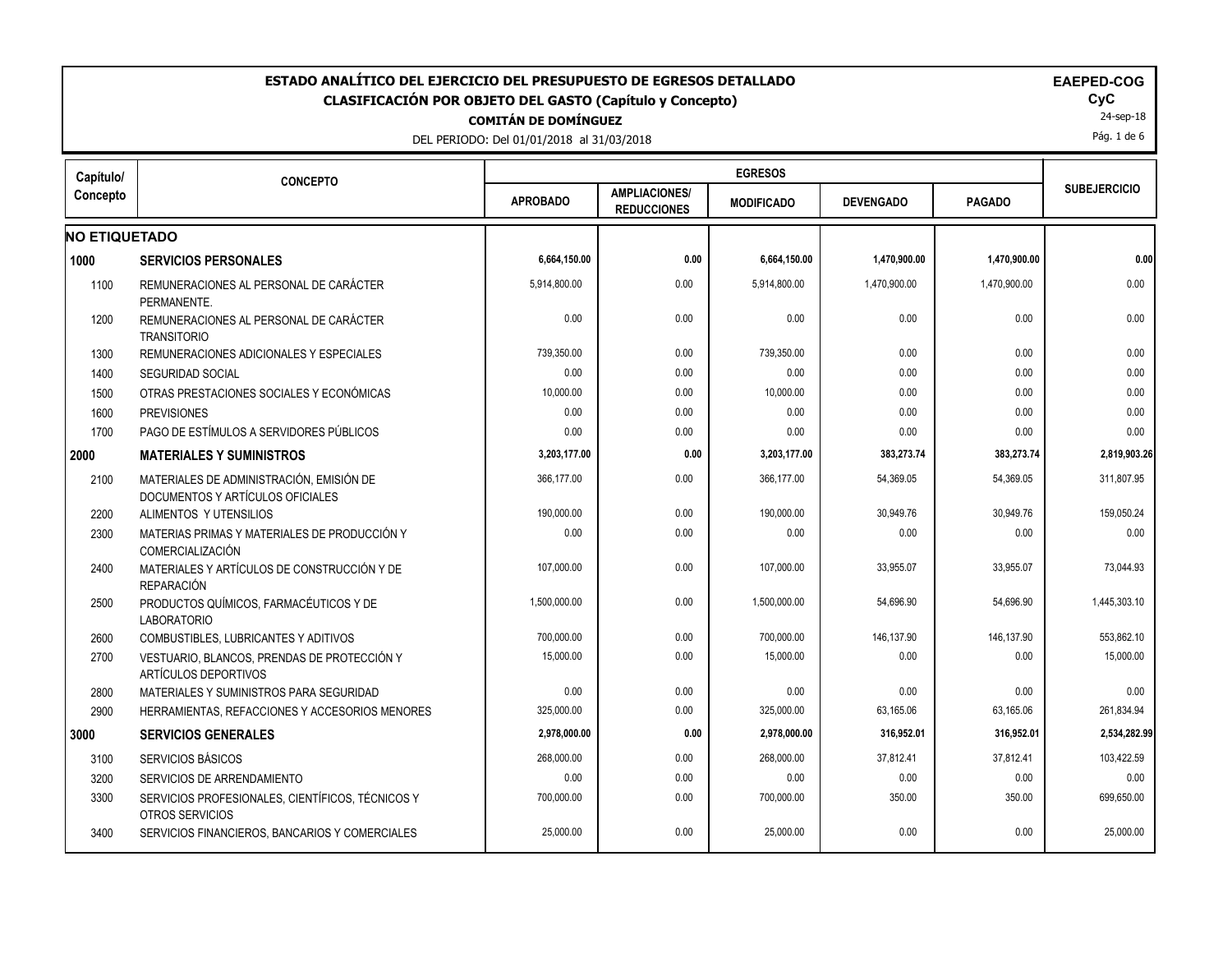# **COMITÁN DE DOMÍNGUEZ** ESTADO ANALÍTICO DEL EJERCICIO DEL PRESUPUESTO DE EGRESOS DETALLADO<br>CLASIFICACIÓN POR OBJETO DEL GASTO (Capítulo y Concepto) **ELASIFICACIÓN POR OBJETO DEL GASTO (Capítulo** y Concepto) **CLASIFICACIÓN POR OBJETO DEL GASTO (Capítulo y Concepto) CyC**

DEL PERIODO: Del 01/01/2018 al 31/03/2018

|  |  |  |  | <b>EAEPED-COG</b> |  |
|--|--|--|--|-------------------|--|
|--|--|--|--|-------------------|--|

24-sep-18

Pág. 2 de 6

| Capítulo/ | <b>CONCEPTO</b>                                                       |                 |                                            |                   |                  |               |                     |
|-----------|-----------------------------------------------------------------------|-----------------|--------------------------------------------|-------------------|------------------|---------------|---------------------|
| Concepto  |                                                                       | <b>APROBADO</b> | <b>AMPLIACIONES/</b><br><b>REDUCCIONES</b> | <b>MODIFICADO</b> | <b>DEVENGADO</b> | <b>PAGADO</b> | <b>SUBEJERCICIO</b> |
| 3500      | SERVICIOS DE INSTALACIÓN, REPARACIÓN,<br>MANTENIMIENTO Y CONSERVACIÓN | 480,000.00      | 0.00                                       | 480,000.00        | 25,629.01        | 25,629.01     | 454,370.99          |
| 3600      | SERVICIOS DE COMUNICACIÓN SOCIAL Y PUBLICIDAD                         | 110,000.00      | 0.00                                       | 110,000.00        | 15,000.03        | 15,000.03     | 94,999.97           |
| 3700      | SERVICIOS DE TRASLADO Y VIÁTICOS                                      | 655,000.00      | 0.00                                       | 655,000.00        | 46,609.00        | 46,609.00     | 608,391.00          |
| 3800      | SERVICIOS OFICIALES                                                   | 600,000.00      | 0.00                                       | 600,000.00        | 188,607.56       | 188,607.56    | 411,392.44          |
| 3900      | OTROS SERVICIOS GENERALES                                             | 140,000.00      | 0.00                                       | 140.000.00        | 2,944.00         | 2.944.00      | 137,056.00          |
| 4000      | TRANSFERENCIAS, ASIGNACIONES, SUBSIDIOS Y OTRAS AYI                   | 4,706,667.40    | 13,691.41                                  | 4,720,358.81      | 1,123,467.69     | 1,123,467.69  | 3,596,891.12        |
| 4100      | TRANSFERENCIAS INTERNAS Y ASIGNACIONES AL SECTOR<br>PÚBLICO           | 0.00            | 0.00                                       | 0.00              | 0.00             | 0.00          | 0.00                |
| 4200      | TRANSFERENCIAS AL RESTO DEL SECTOR PÚBLICO                            | 0.00            | 0.00                                       | 0.00              | 0.00             | 0.00          | 0.00                |
| 4300      | SUBSIDIOS Y SUBVENCIONES                                              | 0.00            | 0.00                                       | 0.00              | 0.00             | 0.00          | 0.00                |
| 4400      | AYUDAS SOCIALES                                                       | 4,706,667.40    | 13,691.41                                  | 4,720,358.81      | 1,123,467.69     | 1,123,467.69  | 3,596,891.12        |
| 4500      | PENSIONES Y JUBILACIONES                                              | 0.00            | 0.00                                       | 0.00              | 0.00             | 0.00          | 0.00                |
| 4600      | TRANSFERENCIAS A FIDEICOMISOS, MANDATOS Y OTROS<br>ANÁLOGOS           | 0.00            | 0.00                                       | 0.00              | 0.00             | 0.00          | 0.00                |
| 4700      | TRANSFERENCIAS A LA SEGURIDAD SOCIAL                                  | 0.00            | 0.00                                       | 0.00              | 0.00             | 0.00          | 0.00                |
| 4800      | <b>DONATIVOS</b>                                                      | 0.00            | 0.00                                       | 0.00              | 0.00             | 0.00          | 0.00                |
| 4900      | <b>TRANSFERENCIAS AL EXTERIOR</b>                                     | 0.00            | 0.00                                       | 0.00              | 0.00             | 0.00          | 0.00                |
| 5000      | <b>BIENES MUEBLES, INMUEBLES E INTANGIBLES</b>                        | 0.00            | 0.00                                       | 0.00              | 0.00             | 0.00          | 0.00                |
| 5100      | MOBILIARIO Y EQUIPO DE ADMINISTRACIÓN                                 | 0.00            | 0.00                                       | 0.00              | 0.00             | 0.00          | 0.00                |
| 5200      | MOBILIARIO Y EQUIPO EDUCACIONAL Y RECREATIVO                          | 0.00            | 0.00                                       | 0.00              | 0.00             | 0.00          | 0.00                |
| 5300      | EQUIPO E INSTRUMENTAL MÉDICO Y DE LABORATORIO                         | 0.00            | 0.00                                       | 0.00              | 0.00             | 0.00          | 0.00                |
| 5400      | VEHÍCULOS Y EQUIPO DE TRANSPORTE                                      | 0.00            | 0.00                                       | 0.00              | 0.00             | 0.00          | 0.00                |
| 5500      | EQUIPO DE DEFENSA Y SEGURIDAD                                         | 0.00            | 0.00                                       | 0.00              | 0.00             | 0.00          | 0.00                |
| 5600      | MAQUINARIA, OTROS EQUIPOS Y HERRAMIENTAS                              | 0.00            | 0.00                                       | 0.00              | 0.00             | 0.00          | 0.00                |
| 5700      | <b>ACTIVOS BIOLÓGICOS</b>                                             | 0.00            | 0.00                                       | 0.00              | 0.00             | 0.00          | 0.00                |
| 5800      | <b>BIENES INMUEBLES</b>                                               | 0.00            | 0.00                                       | 0.00              | 0.00             | 0.00          | 0.00                |
| 5900      | <b>ACTIVOS INTANGIBLES</b>                                            | 0.00            | 0.00                                       | 0.00              | 0.00             | 0.00          | 0.00                |
| l 6000    | <b>INVERSIÓN PÚBLICA</b>                                              | 0.00            | 0.00                                       | 0.00              | 0.00             | 0.00          | 0.00                |
| 6100      | OBRA PÚBLICA EN BIENES DE DOMINIO PÚBLICO                             | 0.00            | 0.00                                       | 0.00              | 0.00             | 0.00          | 0.00                |
| 6200      | OBRA PÚBLICA EN BIENES DE DOMINIO PROPIO                              | 0.00            | 0.00                                       | 0.00              | 0.00             | 0.00          | 0.00                |
|           |                                                                       |                 |                                            |                   |                  |               |                     |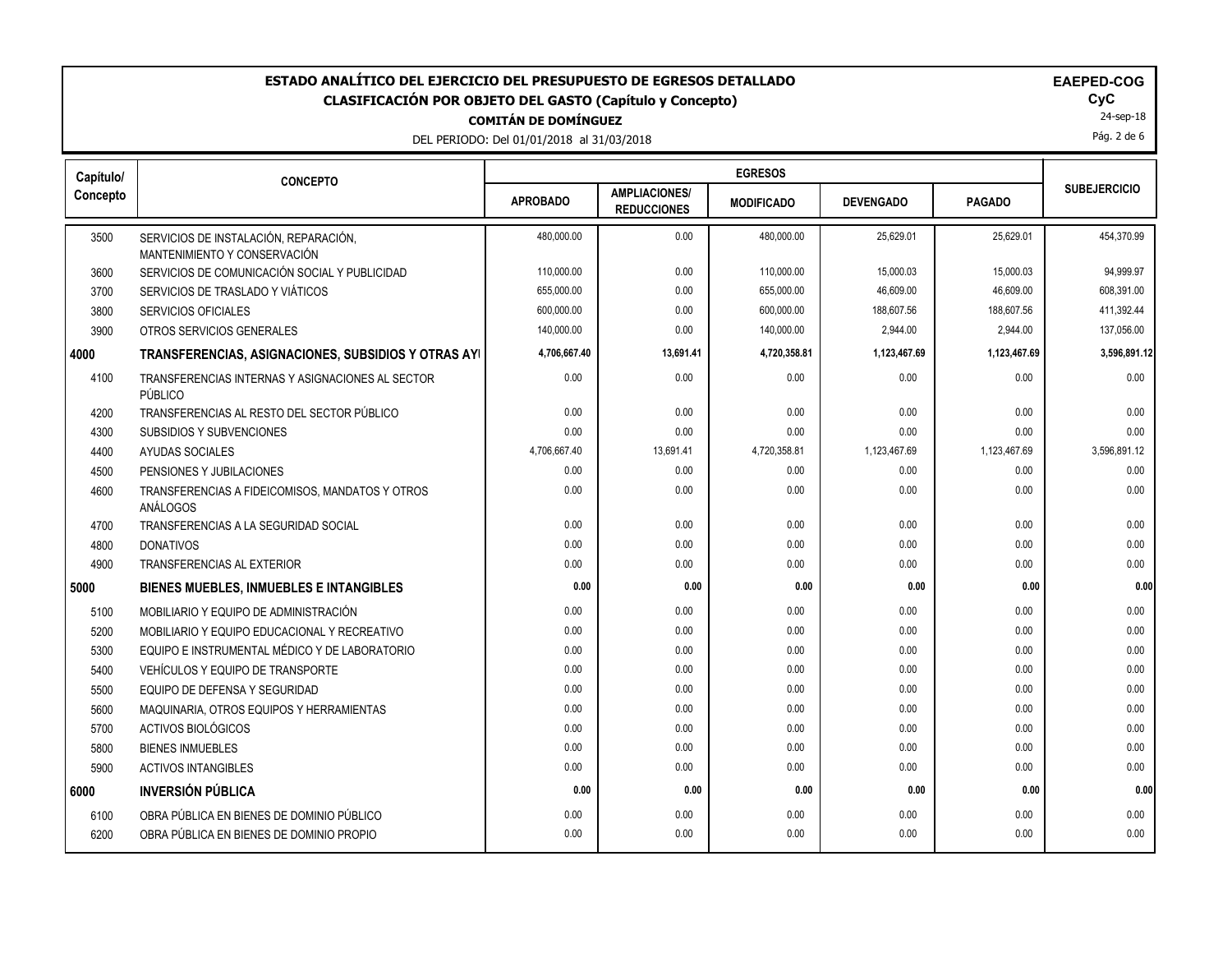## **COMITÁN DE DOMÍNGUEZ ESTADO ANALÍTICO DEL EJERCICIO DEL PRESUPUESTO DE EGRESOS DETALLADO EAEPED-COG CLASIFICACIÓN POR OBJETO DEL GASTO (Capítulo y Concepto) CyC**

DEL PERIODO: Del 01/01/2018 al 31/03/2018

| <b>EAEPED-CO</b> |  |
|------------------|--|
|------------------|--|

24-sep-18

Pág. 3 de 6

| Capítulo/         | <b>CONCEPTO</b>                                                         |                 |                                            |                   |                  |               |                     |
|-------------------|-------------------------------------------------------------------------|-----------------|--------------------------------------------|-------------------|------------------|---------------|---------------------|
| Concepto          |                                                                         | <b>APROBADO</b> | <b>AMPLIACIONES/</b><br><b>REDUCCIONES</b> | <b>MODIFICADO</b> | <b>DEVENGADO</b> | <b>PAGADO</b> | <b>SUBEJERCICIO</b> |
| 6300              | PROYECTOS PRODUCTIVOS Y ACCIONES DE FOMENTO                             | 0.00            | 0.00                                       | 0.00              | 0.00             | 0.00          | 0.00                |
| 7000              | <b>INVERSIONES FINANCIERAS Y OTRAS PROVISIONES</b>                      | 0.00            | 0.00                                       | 0.00              | 0.00             | 0.00          | 0.00                |
| 7100              | INVERSIONES PARA EL FOMENTO DE ACTIVIDADES<br><b>PRODUCTIVAS</b>        | 0.00            | 0.00                                       | 0.00              | 0.00             | 0.00          | 0.00                |
| 7200              | ACCIONES Y PARTICIPACIONES DE CAPITAL                                   | 0.00            | 0.00                                       | 0.00              | 0.00             | 0.00          | 0.00                |
| 7300              | COMPRA DE TÍTULOS Y VALORES                                             | 0.00            | 0.00                                       | 0.00              | 0.00             | 0.00          | 0.00                |
| 7400              | CONCESIÓN DE PRÉSTAMOS                                                  | 0.00            | 0.00                                       | 0.00              | 0.00             | 0.00          | 0.00                |
| 7500              | INVERSIONES EN FIDEICOMISOS, MANDATOS Y OTROS<br>ANÁLOGOS               | 0.00            | 0.00                                       | 0.00              | 0.00             | 0.00          | 0.00                |
| 7600              | OTRAS INVERSIONES FINANCIERAS                                           | 0.00            | 0.00                                       | 0.00              | 0.00             | 0.00          | 0.00                |
| 7900              | PROVISIONES PARA CONTINGENCIAS Y OTRAS<br><b>EROGACIONES ESPECIALES</b> | 0.00            | 0.00                                       | 0.00              | 0.00             | 0.00          | 0.00                |
| 8000              | <b>PARTICIPACIONES Y APORTACIONES</b>                                   | 0.00            | 0.00                                       | 0.00              | 0.00             | 0.00          | 0.00                |
| 8100              | <b>PARTICIPACIONES</b>                                                  | 0.00            | 0.00                                       | 0.00              | 0.00             | 0.00          | 0.00                |
| 8300              | <b>APORTACIONES</b>                                                     | 0.00            | 0.00                                       | 0.00              | 0.00             | 0.00          | 0.00                |
| 8500              | <b>CONVENIOS</b>                                                        | 0.00            | 0.00                                       | 0.00              | 0.00             | 0.00          | 0.00                |
| 9000              | <b>DEUDA PÚBLICA</b>                                                    | 0.00            | 0.00                                       | 0.00              | 0.00             | 0.00          | 0.00                |
| 9100              | AMORTIZACIÓN DE LA DEUDA PÚBLICA                                        | 0.00            | 0.00                                       | 0.00              | 0.00             | 0.00          | 0.00                |
| 9200              | INTERESES DE LA DEUDA PÚBLICA                                           | 0.00            | 0.00                                       | 0.00              | 0.00             | 0.00          | 0.00                |
| 9300              | COMISIONES DE LA DEUDA PÚBLICA                                          | 0.00            | 0.00                                       | 0.00              | 0.00             | 0.00          | 0.00                |
| 9400              | GASTOS DE LA DEUDA PÚBLICA                                              | 0.00            | 0.00                                       | 0.00              | 0.00             | 0.00          | 0.00                |
| 9500              | <b>COSTO POR COBERTURAS</b>                                             | 0.00            | 0.00                                       | 0.00              | 0.00             | 0.00          | 0.00                |
| 9600              | APOYOS FINANCIEROS                                                      | 0.00            | 0.00                                       | 0.00              | 0.00             | 0.00          | 0.00                |
| 9900              | ADEUDOS DE EJERCICIOS FISCALES ANTERIORES<br>(ADEFAS)                   | 0.00            | 0.00                                       | 0.00              | 0.00             | 0.00          | 0.00                |
| <b>ETIQUETADO</b> |                                                                         |                 |                                            |                   |                  |               |                     |
| 1000              | <b>SERVICIOS PERSONALES</b>                                             | 0.00            | 0.00                                       | 0.00              | 0.00             | 0.00          | 0.00                |
| 1100              | REMUNERACIONES AL PERSONAL DE CARÁCTER<br>PERMANENTE.                   | 0.00            | 0.00                                       | 0.00              | 0.00             | 0.00          | 0.00                |
|                   |                                                                         |                 |                                            |                   |                  |               |                     |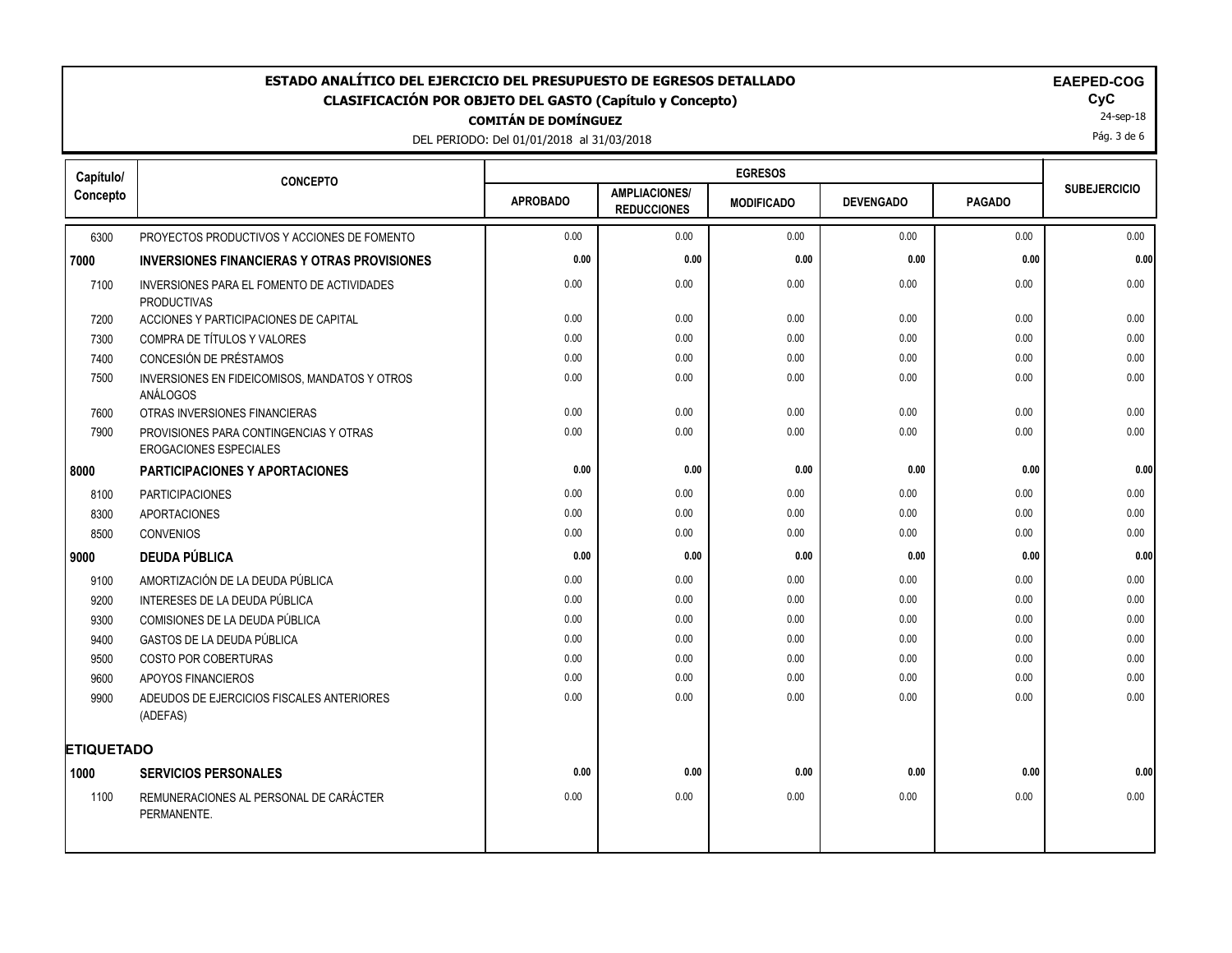### **COMITÁN DE DOMÍNGUEZ ESTADO ANALÍTICO DEL EJERCICIO DEL PRESUPUESTO DE EGRESOS DETALLADO EAEPED-COG CLASIFICACIÓN POR OBJETO DEL GASTO (Capítulo y Concepto) CyC**

DEL PERIODO: Del 01/01/2018 al 31/03/2018

| <b>EAEPED-COO</b> |  |  |  |  |
|-------------------|--|--|--|--|
|                   |  |  |  |  |

24-sep-18

Pág. 4 de 6

| Capítulo/ | <b>CONCEPTO</b>                                                              |                 |                                            |                   |                  |               |                     |
|-----------|------------------------------------------------------------------------------|-----------------|--------------------------------------------|-------------------|------------------|---------------|---------------------|
| Concepto  |                                                                              | <b>APROBADO</b> | <b>AMPLIACIONES/</b><br><b>REDUCCIONES</b> | <b>MODIFICADO</b> | <b>DEVENGADO</b> | <b>PAGADO</b> | <b>SUBEJERCICIO</b> |
| 1200      | REMUNERACIONES AL PERSONAL DE CARÁCTER                                       | 0.00            | 0.00                                       | 0.00              | 0.00             | 0.00          | 0.00                |
| 1300      | <b>TRANSITORIO</b><br>REMUNERACIONES ADICIONALES Y ESPECIALES                | 0.00            | 0.00                                       | 0.00              | 0.00             | 0.00          | 0.00                |
| 1400      | SEGURIDAD SOCIAL                                                             | 0.00            | 0.00                                       | 0.00              | 0.00             | 0.00          | 0.00                |
| 1500      | OTRAS PRESTACIONES SOCIALES Y ECONÓMICAS                                     | 0.00            | 0.00                                       | 0.00              | 0.00             | 0.00          | 0.00                |
| 1600      | <b>PREVISIONES</b>                                                           | 0.00            | 0.00                                       | 0.00              | 0.00             | 0.00          | 0.00                |
| 1700      | PAGO DE ESTÍMULOS A SERVIDORES PÚBLICOS                                      | 0.00            | 0.00                                       | 0.00              | 0.00             | 0.00          | 0.00                |
| 2000      | <b>MATERIALES Y SUMINISTROS</b>                                              | 0.00            | 0.00                                       | 0.00              | 0.00             | 0.00          | 0.00                |
| 2100      | MATERIALES DE ADMINISTRACIÓN, EMISIÓN DE<br>DOCUMENTOS Y ARTÍCULOS OFICIALES | 0.00            | 0.00                                       | 0.00              | 0.00             | 0.00          | 0.00                |
| 2200      | ALIMENTOS Y UTENSILIOS                                                       | 0.00            | 0.00                                       | 0.00              | 0.00             | 0.00          | 0.00                |
| 2300      | MATERIAS PRIMAS Y MATERIALES DE PRODUCCIÓN Y<br>COMERCIALIZACIÓN             | 0.00            | 0.00                                       | 0.00              | 0.00             | 0.00          | 0.00                |
| 2400      | MATERIALES Y ARTÍCULOS DE CONSTRUCCIÓN Y DE<br><b>REPARACIÓN</b>             | 0.00            | 0.00                                       | 0.00              | 0.00             | 0.00          | 0.00                |
| 2500      | PRODUCTOS QUÍMICOS, FARMACÉUTICOS Y DE<br><b>LABORATORIO</b>                 | 0.00            | 0.00                                       | 0.00              | 0.00             | 0.00          | 0.00                |
| 2600      | COMBUSTIBLES, LUBRICANTES Y ADITIVOS                                         | 0.00            | 0.00                                       | 0.00              | 0.00             | 0.00          | 0.00                |
| 2700      | VESTUARIO, BLANCOS, PRENDAS DE PROTECCIÓN Y<br>ARTÍCULOS DEPORTIVOS          | 0.00            | 0.00                                       | 0.00              | 0.00             | 0.00          | 0.00                |
| 2800      | MATERIALES Y SUMINISTROS PARA SEGURIDAD                                      | 0.00            | 0.00                                       | 0.00              | 0.00             | 0.00          | 0.00                |
| 2900      | HERRAMIENTAS, REFACCIONES Y ACCESORIOS MENORES                               | 0.00            | 0.00                                       | 0.00              | 0.00             | 0.00          | 0.00                |
| 3000      | <b>SERVICIOS GENERALES</b>                                                   | 0.00            | 0.00                                       | 0.00              | 0.00             | 0.00          | 0.00                |
| 3100      | SERVICIOS BÁSICOS                                                            | 0.00            | 0.00                                       | 0.00              | 0.00             | 0.00          | 0.00                |
| 3200      | SERVICIOS DE ARRENDAMIENTO                                                   | 0.00            | 0.00                                       | 0.00              | 0.00             | 0.00          | 0.00                |
| 3300      | SERVICIOS PROFESIONALES, CIENTÍFICOS, TÉCNICOS Y<br>OTROS SERVICIOS          | 0.00            | 0.00                                       | 0.00              | 0.00             | 0.00          | 0.00                |
| 3400      | SERVICIOS FINANCIEROS, BANCARIOS Y COMERCIALES                               | 0.00            | 0.00                                       | 0.00              | 0.00             | 0.00          | 0.00                |
| 3500      | SERVICIOS DE INSTALACIÓN, REPARACIÓN,<br>MANTENIMIENTO Y CONSERVACIÓN        | 0.00            | 0.00                                       | 0.00              | 0.00             | 0.00          | 0.00                |
| 3600      | SERVICIOS DE COMUNICACIÓN SOCIAL Y PUBLICIDAD                                | 0.00            | 0.00                                       | 0.00              | 0.00             | 0.00          | 0.00                |
| 3700      | SERVICIOS DE TRASLADO Y VIÁTICOS                                             | 0.00            | 0.00                                       | 0.00              | 0.00             | 0.00          | 0.00                |
| 3800      | <b>SERVICIOS OFICIALES</b>                                                   | 0.00            | 0.00                                       | 0.00              | 0.00             | 0.00          | 0.00                |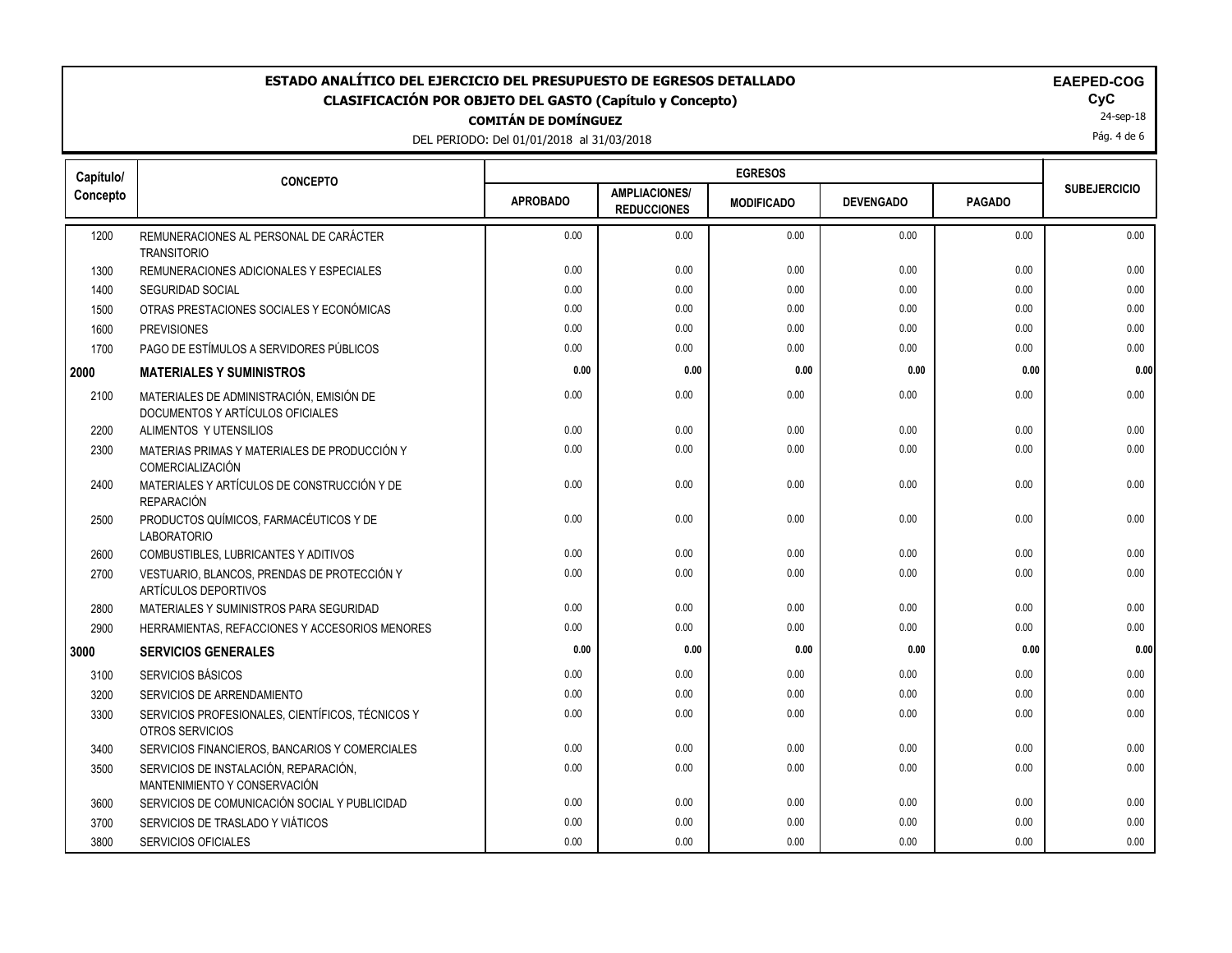### **COMITÁN DE DOMÍNGUEZ** ESTADO ANALÍTICO DEL EJERCICIO DEL PRESUPUESTO DE EGRESOS DETALLADO<br>CLASIFICACIÓN POR OBJETO DEL GASTO (Capítulo y Concepto) **ELACIO DEL GASTO (CALIGACIO CLASIFICACIÓN POR OBJETO DEL GASTO (Capítulo y Concepto) CyC**

DEL PERIODO: Del 01/01/2018 al 31/03/2018

| <b>EAEPED-COG</b> |  |  |  |
|-------------------|--|--|--|
|                   |  |  |  |

24-sep-18

Pág. 5 de 6

| Capítulo/ | <b>CONCEPTO</b>                                                  |                 |                                            |                   |                  |               |                     |
|-----------|------------------------------------------------------------------|-----------------|--------------------------------------------|-------------------|------------------|---------------|---------------------|
| Concepto  |                                                                  | <b>APROBADO</b> | <b>AMPLIACIONES/</b><br><b>REDUCCIONES</b> | <b>MODIFICADO</b> | <b>DEVENGADO</b> | <b>PAGADO</b> | <b>SUBEJERCICIO</b> |
| 3900      | OTROS SERVICIOS GENERALES                                        | 0.00            | 0.00                                       | 0.00              | 0.00             | 0.00          | 0.00                |
| 4000      | TRANSFERENCIAS, ASIGNACIONES, SUBSIDIOS Y OTRAS AYI              | 0.00            | 0.00                                       | 0.00              | 0.00             | 0.00          | 0.00                |
| 4100      | TRANSFERENCIAS INTERNAS Y ASIGNACIONES AL SECTOR<br>PÚBLICO      | 0.00            | 0.00                                       | 0.00              | 0.00             | 0.00          | 0.00                |
| 4200      | TRANSFERENCIAS AL RESTO DEL SECTOR PÚBLICO                       | 0.00            | 0.00                                       | 0.00              | 0.00             | 0.00          | 0.00                |
| 4300      | <b>SUBSIDIOS Y SUBVENCIONES</b>                                  | 0.00            | 0.00                                       | 0.00              | 0.00             | 0.00          | 0.00                |
| 4400      | <b>AYUDAS SOCIALES</b>                                           | 0.00            | 0.00                                       | 0.00              | 0.00             | 0.00          | 0.00                |
| 4500      | PENSIONES Y JUBILACIONES                                         | 0.00            | 0.00                                       | 0.00              | 0.00             | 0.00          | 0.00                |
| 4600      | TRANSFERENCIAS A FIDEICOMISOS, MANDATOS Y OTROS<br>ANÁLOGOS      | 0.00            | 0.00                                       | 0.00              | 0.00             | 0.00          | 0.00                |
| 4700      | TRANSFERENCIAS A LA SEGURIDAD SOCIAL                             | 0.00            | 0.00                                       | 0.00              | 0.00             | 0.00          | 0.00                |
| 4800      | <b>DONATIVOS</b>                                                 | 0.00            | 0.00                                       | 0.00              | 0.00             | 0.00          | 0.00                |
| 4900      | TRANSFERENCIAS AL EXTERIOR                                       | 0.00            | 0.00                                       | 0.00              | 0.00             | 0.00          | 0.00                |
| 5000      | <b>BIENES MUEBLES, INMUEBLES E INTANGIBLES</b>                   | 0.00            | 0.00                                       | 0.00              | 0.00             | 0.00          | 0.00                |
| 5100      | MOBILIARIO Y EQUIPO DE ADMINISTRACIÓN                            | 0.00            | 0.00                                       | 0.00              | 0.00             | 0.00          | 0.00                |
| 5200      | MOBILIARIO Y EQUIPO EDUCACIONAL Y RECREATIVO                     | 0.00            | 0.00                                       | 0.00              | 0.00             | 0.00          | 0.00                |
| 5300      | EQUIPO E INSTRUMENTAL MÉDICO Y DE LABORATORIO                    | 0.00            | 0.00                                       | 0.00              | 0.00             | 0.00          | 0.00                |
| 5400      | VEHÍCULOS Y EQUIPO DE TRANSPORTE                                 | 0.00            | 0.00                                       | 0.00              | 0.00             | 0.00          | 0.00                |
| 5500      | EQUIPO DE DEFENSA Y SEGURIDAD                                    | 0.00            | 0.00                                       | 0.00              | 0.00             | 0.00          | 0.00                |
| 5600      | MAQUINARIA, OTROS EQUIPOS Y HERRAMIENTAS                         | 0.00            | 0.00                                       | 0.00              | 0.00             | 0.00          | 0.00                |
| 5700      | ACTIVOS BIOLÓGICOS                                               | 0.00            | 0.00                                       | 0.00              | 0.00             | 0.00          | 0.00                |
| 5800      | <b>BIENES INMUEBLES</b>                                          | 0.00            | 0.00                                       | 0.00              | 0.00             | 0.00          | 0.00                |
| 5900      | <b>ACTIVOS INTANGIBLES</b>                                       | 0.00            | 0.00                                       | 0.00              | 0.00             | 0.00          | 0.00                |
| 6000      | <b>INVERSIÓN PÚBLICA</b>                                         | 0.00            | 0.00                                       | 0.00              | 0.00             | 0.00          | 0.00                |
| 6100      | OBRA PÚBLICA EN BIENES DE DOMINIO PÚBLICO                        | 0.00            | 0.00                                       | 0.00              | 0.00             | 0.00          | 0.00                |
| 6200      | OBRA PÚBLICA EN BIENES DE DOMINIO PROPIO                         | 0.00            | 0.00                                       | 0.00              | 0.00             | 0.00          | 0.00                |
| 6300      | PROYECTOS PRODUCTIVOS Y ACCIONES DE FOMENTO                      | 0.00            | 0.00                                       | 0.00              | 0.00             | 0.00          | 0.00                |
| 7000      | <b>INVERSIONES FINANCIERAS Y OTRAS PROVISIONES</b>               | 0.00            | 0.00                                       | 0.00              | 0.00             | 0.00          | 0.00                |
| 7100      | INVERSIONES PARA EL FOMENTO DE ACTIVIDADES<br><b>PRODUCTIVAS</b> | 0.00            | 0.00                                       | 0.00              | 0.00             | 0.00          | 0.00                |
| 7200      | ACCIONES Y PARTICIPACIONES DE CAPITAL                            | 0.00            | 0.00                                       | 0.00              | 0.00             | 0.00          | 0.00                |